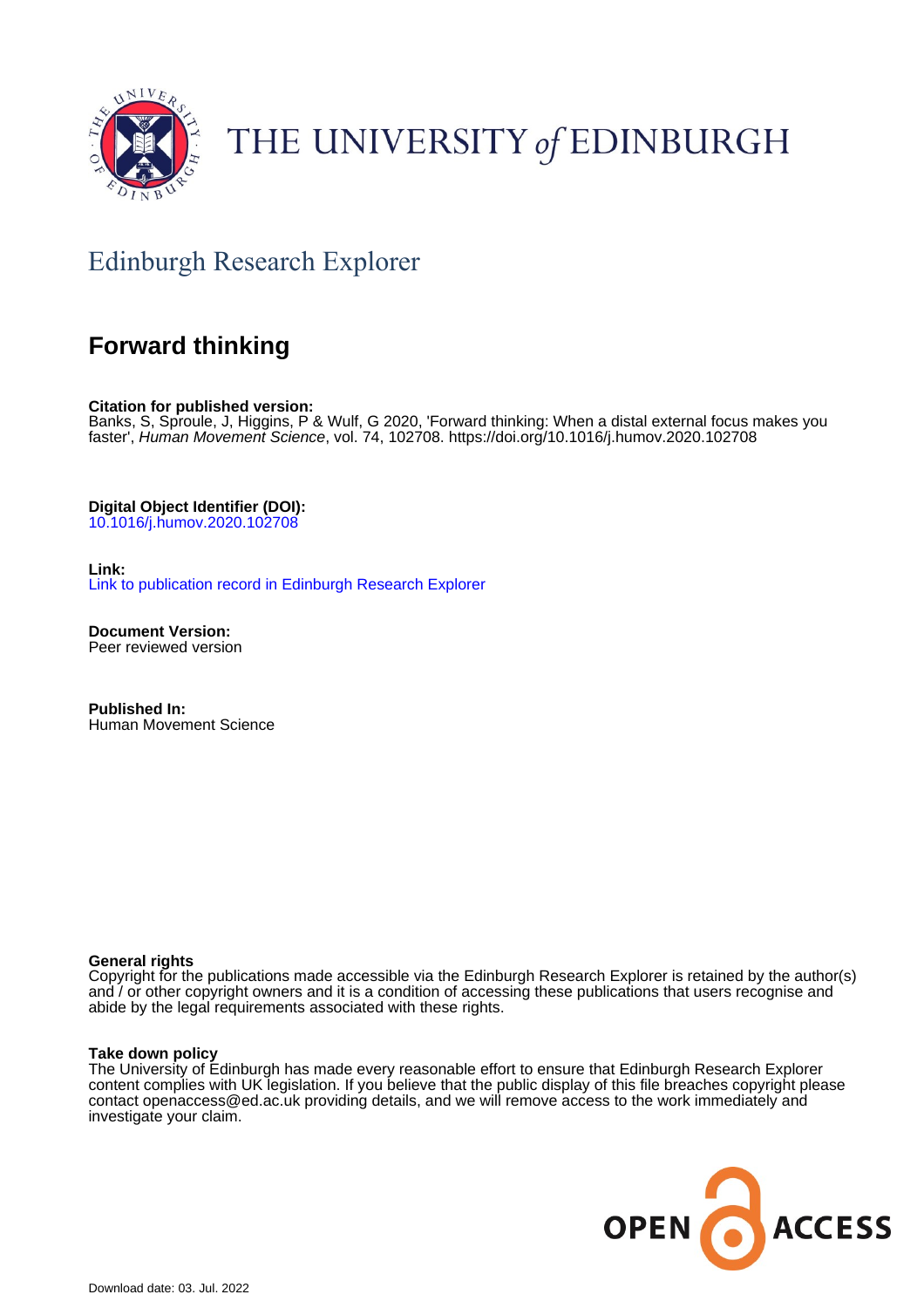# **Full Length Article** Forward thinking: When a distal external focus makes you faster

 $(i)$  The corrections made in this section will be reviewed and approved by a journal production editor.

Stephen Banks<sup>a,\*</sup> steve.banks@ed.ac.uk, John Sproule<sup>a</sup>, Peter Higgins<sup>a</sup>, Gabriele Wulf<sup>b</sup>

<sup>a</sup>University of Edinburgh, UK

<sup>b</sup>University of Nevada, Las Vegas, UK[Instruction: University of Nevada, Las Vegas needs to be changed from UK to USA.]

\*Correspondence to: Stephen Banks Thompson's Land 1.17 Moray House, School of Education & Sport University of Edinburgh Edinburgh, EH8 8AQ, UK.

\*Correspondence to: Stephen Banks, Thompson's Land 1.17, Moray House School of Education & Sport, University of Edinburgh, Edinburgh, EH8 8AQ, UK.

### **Abstract**

Studies have demonstrated a benefit to performance and learning of a distal relative to a proximal external focus of attention. That is, focusing on a movement effect that occurs at a greater distance from the body has been found to be more effective than concentrating on a movement effect closer to the body. The present study examined the distance effect in skilled kayakers performing an open, continuous skill. Participants  $(n = 27)$  performed a wild water racing sprint of 100 m on Class 2 water. Using a within-participants design, a distal external focus ("Focus on the finish") was compared to a proximal external focus ("Focus on the paddle") as well as to a control condition. The distal focus condition (30.63 s,  $SD = 3.21$ ) resulted in significantly shorter sprint times than did the proximal (32.07 s,  $SD = 3.27$ ) and the control (31.96 s,  $SD = 3.58$ ) conditions (ps < -0.001). The effect size was large ( $\eta_p^2 = -0.53$ ). There was no significant difference between the proximal and control condition ( $p = 1.00$ ). The findings demonstrate the importance of adopting a distal, rather than proximal, external focus for skilled athletes performing open, continuous skills under time pressure.

<del>Key words</del>Keywords: Attentional focus; kKayaking; <del>d</del>Distance effect; oOpen skill; eContinuous skill

### **+1** Introduction

Over the past two decades, numerous studies have demonstrated a benefit to efficient and effective motor performance. skill retention and transfer as a result of an external versus an internal attentional focus (e.g., Wulf, Höß, & Prinz, 1998; for a review, see Wulf, 2013). Even though the difference between external and internal focus instructions has often been small, studies have yielded consistent and robust results demonstrating a significant advantage whilst using an external focus. Researchers produce an internal focus by asking participants to concentrate on body movements required for the skill (e.g., motion of arms in a golf shot), whereas in the external focus condition they are asked to concentrate on the intended movement effect (e.g., motion of the golf club; Wulf, Lauterbach, & Toole, 1999). To date, researchers have used a wide range of tasks to examine the effects of attentional focus on motor performance and learning. Advantages of an external compared with an internal focus have been shown for various measures of movement effectiveness (e.g., movement accuracy, consistency) and efficiency (e.g., force production, muscular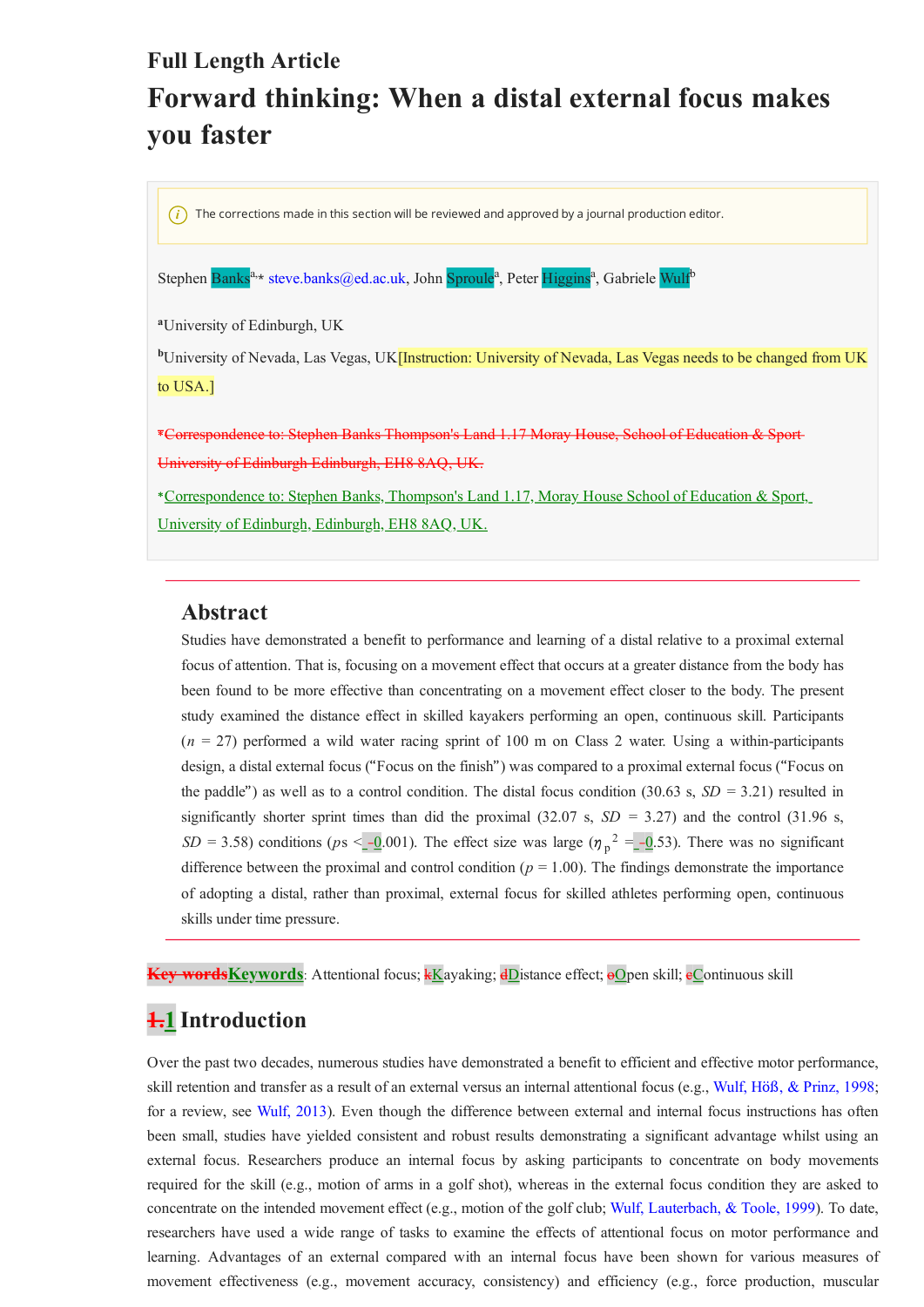activity, heart rate, oxygen consumption). This benefit to performance and learning has also been demonstrated for a wide variety of skills, including sport skills (e.g., soccer, volleyball, basketball, swimming, running, kayaking, gymnastics), musical skills (Duke, Cash, & Allen, 2011; Mornell & Wulf, 2018), or activities of daily living (e.g., Fasoli, Trombly, Tickle-Degnen, & Verfaellie, 2002). The external focus advantage is independent of the task, performer<sup>y</sup>s skill level, age, or (dis)ability (for reviews, see Lohse, Wulf, & Lewthwaite, 2012; Marchant, 2011; Wulf, 2007a, 2007b, 2013; Wulf & Lewthwaite, 2010, 2016; Wulf & Prinz, 2001).

An external focus appears to have the dual advantage of directing attention to the task goal while at the same time reducing a detrimental self-focus (including an internal focus) or other distracting thoughts (Wulf & Lewthwaite, 2016). The result is greater automaticity in movement control, as indicated, for example, by an increased use of fast, reflexive movement adjustments (Wulf, McNevin, & Shea, 2001), more effective dual-task performance, and greater movement fluidity (e.g., Kal, van der Kamp, & Houdijk, 2013). In contrast, an internal focus facilitates access to the self (McKay, Wulf, Lewthwaite, & Nordin, 2015) and presumably results in "micro-choking" episodes (see Wulf & Lewthwaite, 2010), that is, widespread, inefficient activation of the muscular system, disruption of automaticity, and the use of more conscious control of movements.

One shortcoming of previous research is that the skills used in most attentional focus studies thus far have tended to be closed in nature, that is, performed in a stable or predictable environment (Schmidt, Lee, Winstein, Wulf, & Zelaznik, 2019). Open skills that are performed under environmental conditions that are constantly changing and often unpredictable (Schmidt et al., 2019, p. 25) have rarely been used in studies examining effects of different attentional foci. As Schmidt et al. (2019) pointed out, in those situations, it is not possible to effectively plan the whole action in advance. "Success in open skills is largely determined by the extent to which the individual is successful in adapting the planned motor behavior to the changing environment. Often this adaptation must be extremely rapid, and the effective responder must have many different actions ready to implement" (Schmidt et al., 2019, p. 25–26). Factors that contribute to changes in the environment may include other performers (e.g., teammates, opponents) or the natural environment itself (e.g., wind, water, weather). To our knowledge, only two studies have compared the effectiveness of different attentional foci on the learning of complex open skills and their performance in a competitive setting, namely, tennis performance under actual game conditions (Tsetseli, Zetou, Vernadakis, & Michalopoulou, 2016; [Instruction: This Tsetseli et al. 2018 reference requires a link. It should be removed from the uncited references list.]Tsetseli, Zetou, Vernadakis, & Mountaki, 2018). These authors found that participants  $(8-9)$  year old children) demonstrated enhanced skill learning with an external focus relative to internal focus and control conditions, as well as superior game performance, although only with respect to certain elements of the game (i.e., decision making).

Given the dearth of studies that have involved open skills, and limited evidence for the effectiveness of an external focus for those skills, the main purpose of the present study was to further examine potential benefits of an external focus for the performance of an open, continuous skill – wild water kayak sprinting. This activity (sometimes known as white water kayak racing) was selected as it provided variation in the performance environment (openness), via moving water and river topography. This permitted the control needed to be able to make measured comparisons – an undertaking which would be much more challenging using a task in which variation was provided by other people or the weather, for example.

In addition, we wanted to further examine potentially different effects of distal versus proximal external foci. A number of studies have shown that a focus on a movement effect that occurs at a greater distance from the body – and is presumably more easily distinguishable from body movements - results in more effective performance and greater automaticity than does a focus on a more proximal movement effect (see Wulf, 2013). [Instruction: This McNevin, Wulf & Shea (2003) reference requires a link. McNevin, Wulf,  $\&$  and Shea (2003) first demonstrated that increasing the distance of the external focus from the body led to greater learning benefits. Participants who were asked to concentrate on markers on a balance platform that were farther away from their feet (distal external focus) demonstrated more effective balance learning than did participants who were asked to concentrate on markers right in front of their feet (proximal external focus), or the feet themselves (internal focus). The "distance" effect has been replicated in several other studies using tasks such as golf putting (e.g., Kearney, 2015) or chip shots (Bell & Hardy, 2009), dart throwing ( McKay & Wulf, 2012), standing long jump (Marchant, Griffiths, Partridge, Belsley, & Porter, 2018; Porter, Anton, & Wu, 2012), or music performance (Duke et al., 2011).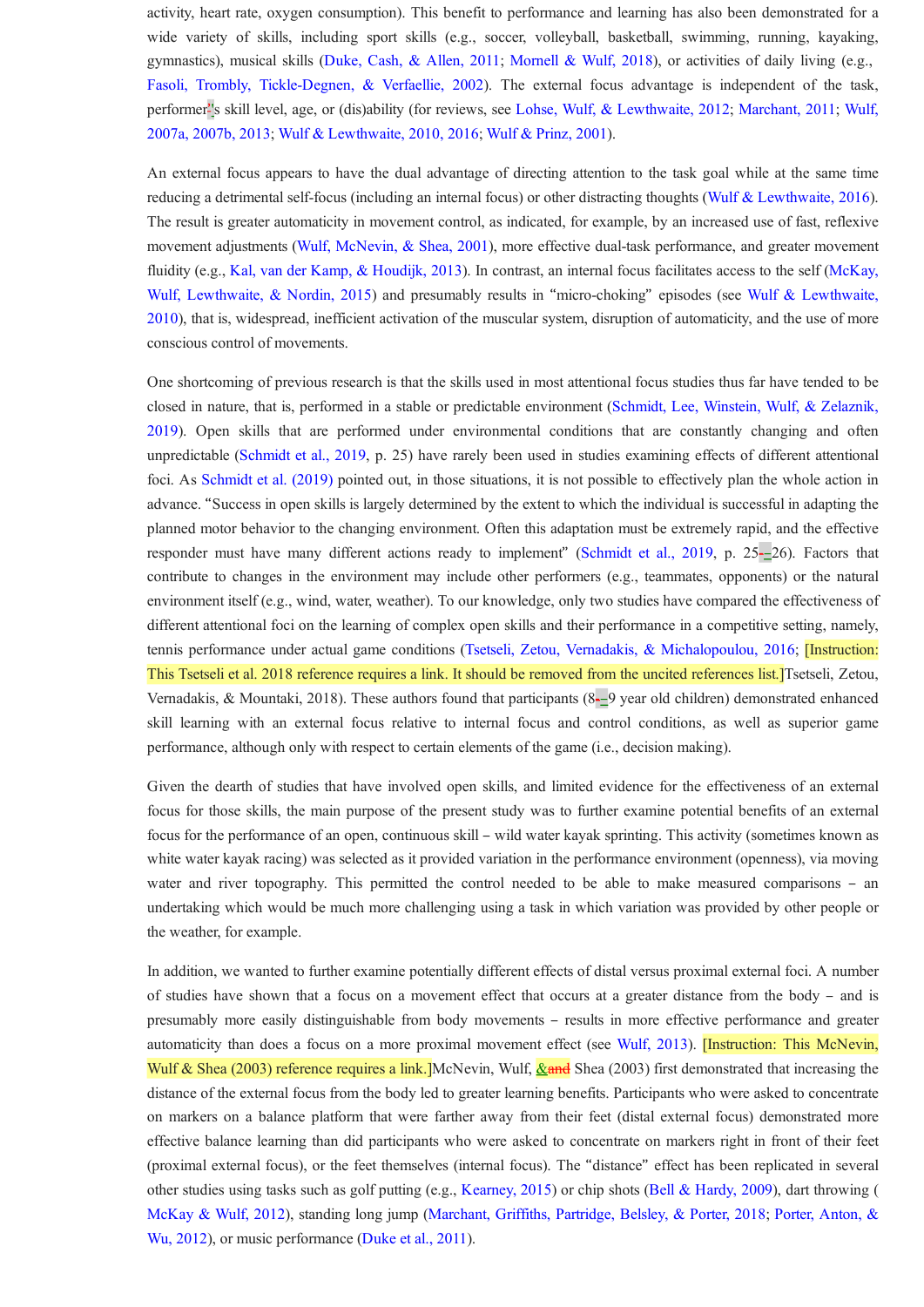In the present study, we asked whether a distal focus would enhance wild water racing performance in experienced kayakers, relative to a proximal focus on the paddle. We also included a control condition in which the kayakers were free to adopt their own attentional focus. If the familiarity of the attentional focus plays a significant role (Maurer & Munzert, 2013), foci that skilled performers typically adopt might yield more effective outcomes than other, instructed foci. However, any effects of familiarity typically seem to be outweighed by (instructed) external foci (e.g., Mornell & Wulf, 2018; Wulf & Su, 2007). Therefore, and based on previous findings related to the distance effect, we hypothesized that a distal external focus would result in the fastest sprint times. All participants performed 100 m sprints under three conditions (distal focus, proximal focus, control conditions), with condition order counterbalanced across participants to control for possible effects of practice, fatigue, etc. Subsequent to each trial, manipulation checks were conducted that included questions about participants<sup>2</sup> visual and attentional focus during the just-completed trial.

### <del>2.</del>2 Method

### 2.1.2.1 Participants

A sample size of 26 participants was estimated via a power analysis using G\*Power 3.1, with an estimated  $\eta^2 \pi n_p^2$ value of  $0.08$ , an  $\alpha$  value of  $0.05$ , and a power value of  $0.90$ . Twenty-seven experienced river kayakers took part in the study. Their age range was 14 to 58 years, with a mean age of 41.3 years ( $SD = 13.1$ ). Six of the participants were female. All participants were competent to paddle on Class 2 white water or harder and were currently active paddlers. They had an average of 18.0 years ( $SD = 11.5$ ) of experience. Their standard of paddling on white water was Class 3.0 (range: 2-5) on a white water scale of 1(simple) - 5(extreme). Written informed consent was obtained from all participants in advance of taking part. The study complied with the university''s research ethics and integrity requirements.

## 3.3 Apparatus and Ttask

The task entailed sprinting 100 m downriver in a wild water racing kayak (Perception Wavehopper, adjustable for fit) (see Fig. 1). Wild water racing boats are relatively long and narrow  $(4.5 - x_0)/2$  m) with a rounded hull profile; the dimensions of the craft used complied with competition regulations. The experiment was conducted on a class 2 section of the River Kent in Kendal, UK, in an easily accessible area free from disturbance. A schematic of the course is shown in Fig. 2. All participants used the same paddle (SEL carbon wing) and spray deck (Reed Chillcheater). They were asked to wear a helmet and clothing suitable for a boat-based sprinting task and were provided with a buoyancy aid (personal flotation device). A transit aligned with a high-speed video camera (Panasonic HDC TM 900) was used for accurate timing (see Fig. 2). The camera was set to a frame rate of  $25/s$  (0.04 s per frame).

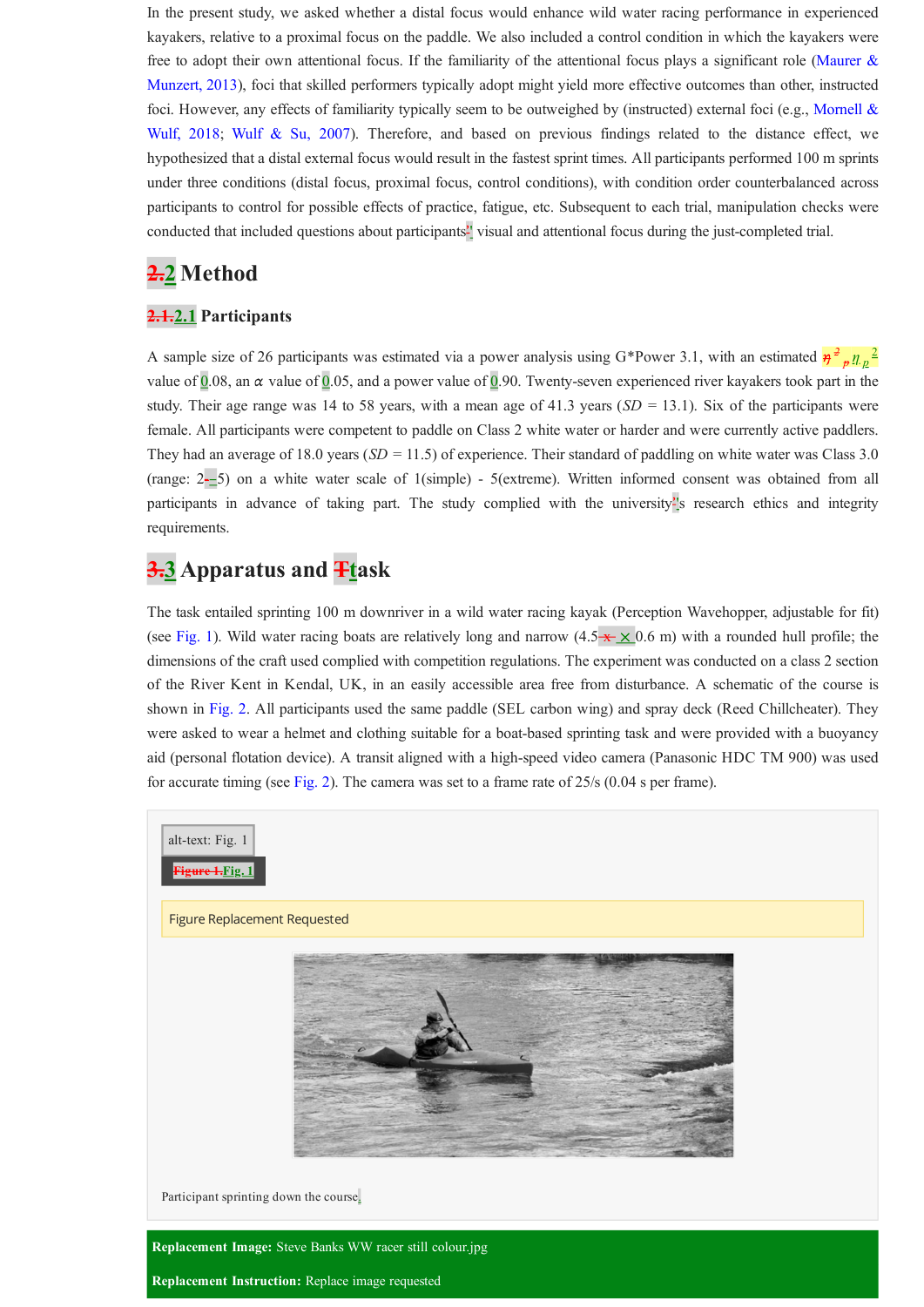

Venue organisation. 100 m between start point and timing transit.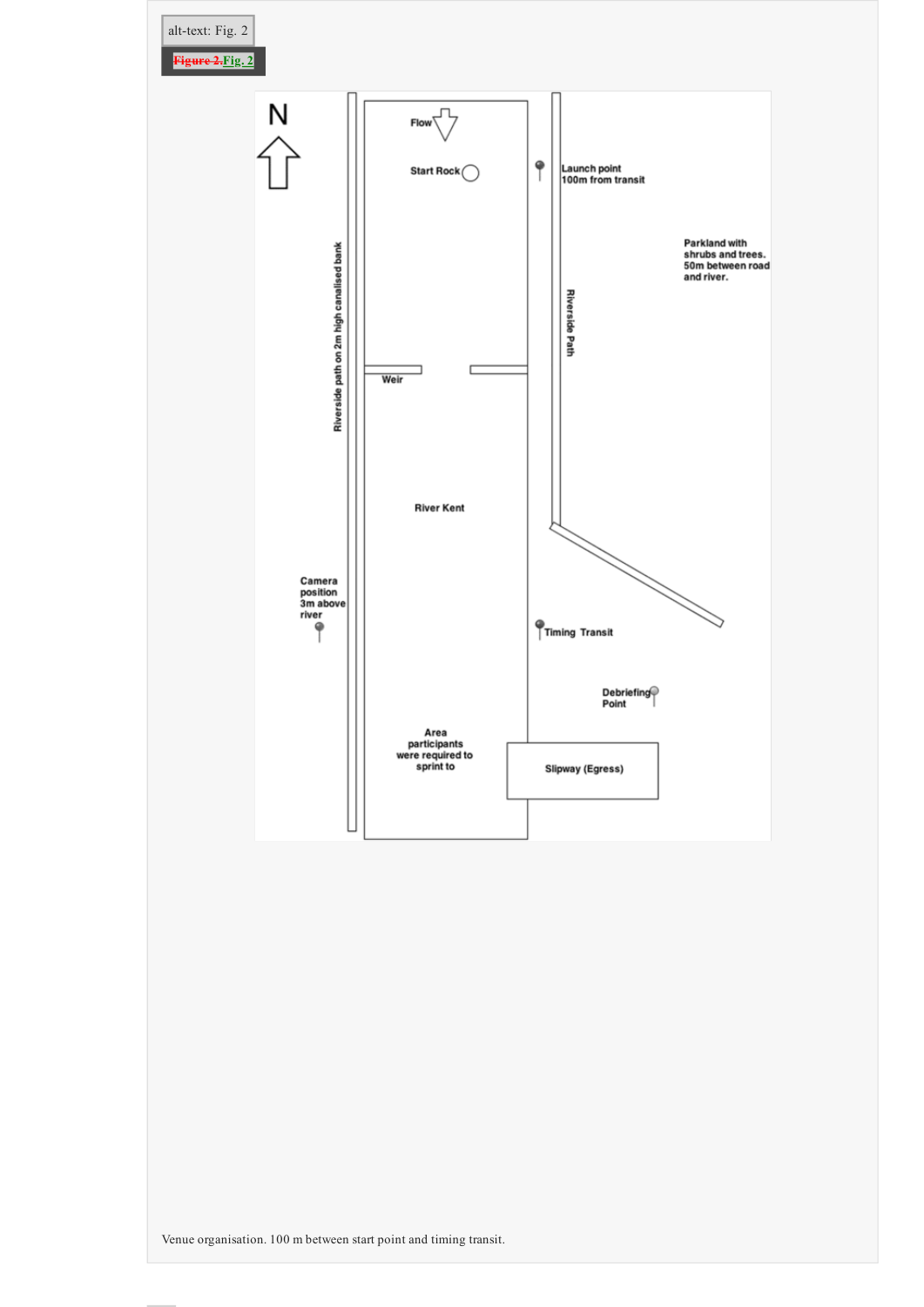## 4.4 Procedure

Participants were tested individually. After a warm-up period of about 15 minutesmin to get acquainted with the boat and venue, they performed one familiarisation trial. They were asked to sprint down the identified 100 m course as fast as possible. No additional instructions were provided. Subsequently, participants performed the same task under the three different conditions (proximal external focus, distal external focus, control). In all cases the instructions were provided immediately prior to the sprint once the participants were established and prepared at the start. The order of conditions was counterbalanced across participants (i.e., proximal-distal-control, distal-control-proximal, controlproximal-distal). In all trials, participants were asked to look at the same fixed visual point (a tree beyond the finish directly aligned with the river and thus in their natural sight line). They were also asked to sprint from the fixed start point to a well-defined point immediately beyond the transit to ensure they passed this timing point at full speed. Before each trial, the task goal of sprinting down the course as fast as possible was reiterated. In the control condition, no further instructions were given. In the proximal focus condition, participants were instructed to concentrate on the paddle ("Think only about the paddle. Use it as well as you can to sprint fast."). In the distal focus condition, they were asked to focus on the finish ("Think only about the finish. Imagine arriving as fast as you can."). A check was made to ensure the goal of the task, instructions, and the importance of adhering to them, were clear.

At the start point, the rear of the kayak was lightly held until the participant indicated that they were ready to go. Following each trial, participants were assisted from the boat and seated on the bank. As manipulation checks, they were asked after the trials in the distal and proximal focus conditions what percentage of time they had concentrated on the finish or paddle, respectively. After the control trial, they were asked what they had focused their attention on. In addition, participants were asked after each trial what percentage of time that had looked at the visual target point (tree). The boat was then carried back to the start. The break between trials was approximately 10\_-minutesmin

# 5.5 Data analysis

Sprint times were analysed in a repeated-measures ANOVA. Bonferroni<sup>[Instruction:</sup> The first two lines of text in the Data analysis section have become separated. 'Bonferroni adjustments ...' should be continuous.]

adjustments were made for all post hoc tests. Mauchly's test demonstrated sphericity had not been-violated  $(\chi^2)$ (2) = 2.75,  $p > 0.05$ . Partial eta squared  $(\frac{p^2}{n} - n_e)^2$  effect sizes are reported when appropriate, with magnitudes classified as trivial (*[Instruction: It appears there may be an additional zero here. It should read (0.009)* $\theta$ –0.009), small  $(0.010-0.059)$ , medium  $(0.060-0.139)$ , or large  $(0.140$  and greater) (Cohen, 1992). Participants<sup>2</sup> reports of attentional focus in the control condition were classified as distal external focus (e.g., "line," "tree," "finish"), proximal external focus (e.g., "blade," "boat"), internal focus (e.g., "arm speed", "body rotation", "legs"), or other focus (e.g., "more commitment," "tactical decisions," "felt more upright").

### **6.6 Results**

### 6.1.6.1 Sprint times

Average sprint times for each condition can be seen in Fig. 3. The distal focus condition (30.63 s,  $SD = 3.21$ ) resulted in the fastest times. The proximal focus (32.07 s,  $SD = 3.27$ ) and control (31.96 s,  $SD = 3.58$ ) yielded similar times. The effect of condition was significant,  $F(2, 52) = 28.85$ ,  $p < \underline{0.001}$ ,  $\eta_p^2 = -0.53$ . Post-hoc-tests indicated that times in the distal focus condition were significantly faster than those in both the proximal focus and control conditions,  $p_s <$ 0.001. There was no difference between the proximal focus and control conditions ( $p = 1.00$ ). In the distal focus condition, participants completed the 100 m course, on average,  $4.5$  m – or one boat length – ahead of the other two conditions.

alt-text: Fig. 3 <del>ure 3.</del>Fig. 3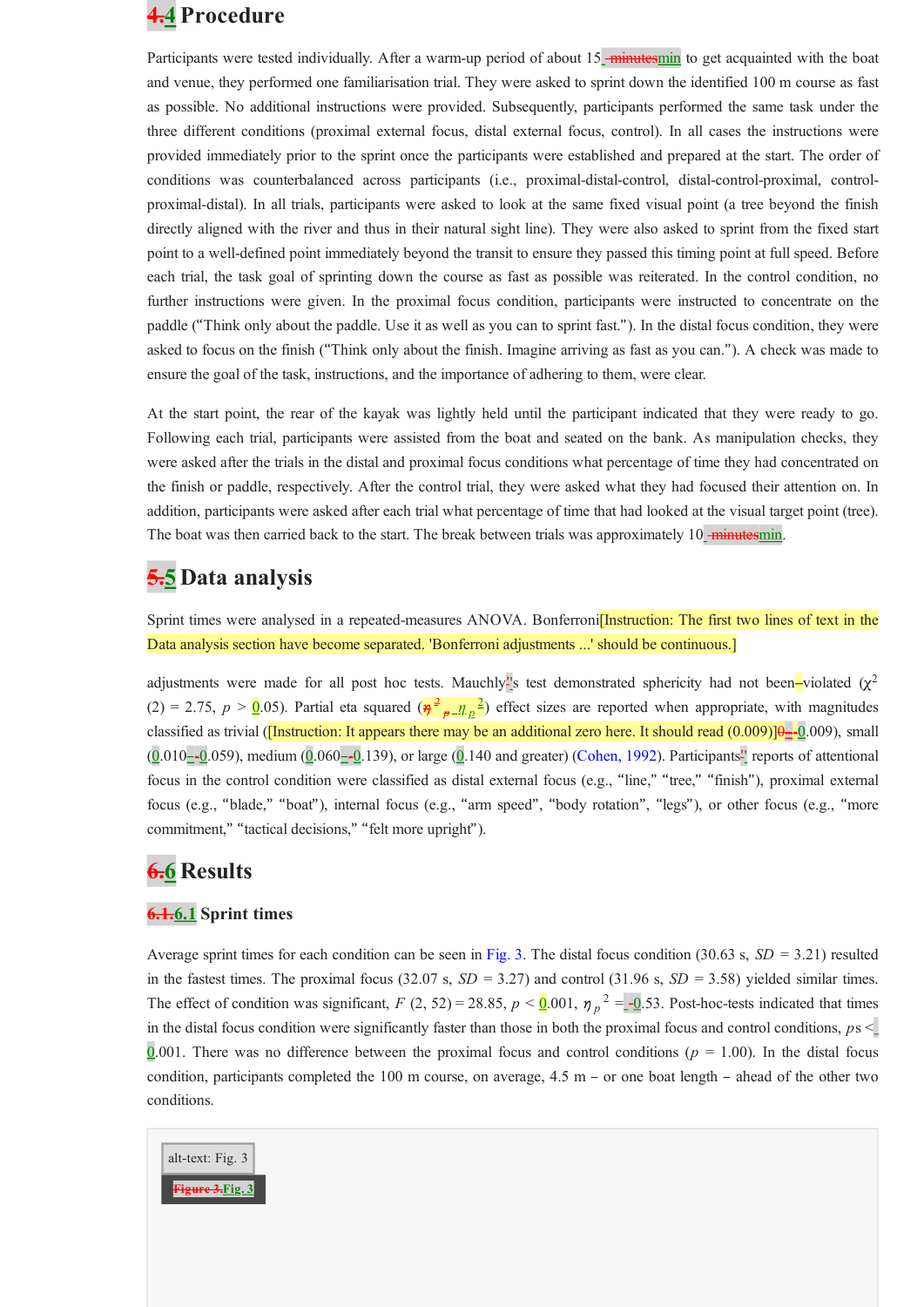

# 7.7 Manipulation checks

### 7.1.7.1 Visual focus

Participants maintained their visual focus on the target point (tree) behind the finish for most of the duration of each trial. Specifically, in the control condition, they reported looking at the target 98.7% of the time, in the proximal focus 98.4%, and in the distal focus condition 96.2% of the time.

### 7.2.7.2 Attentional focus

In the two conditions in which participants were instructed to use distal or proximal external foci, the majority indicated that they had used those foci most of the time on the respective trials (distal focus: 97.1%; proximal focus: 98.4%). In the control condition, the reported foci were mixed. The most commonly reported focus was a distal external focus (13 participants or 48.1%). Two participants (7.4%) reported using a proximal external focus, while six participants each  $(22.2%)$  indicated using an internal or other focus.

### 8.8 Discussion

The findings of the present study showed that skilled kayakers performed a 100 m wild water racing sprint more effectively when they were asked to adopt a distal external focus compared with a more proximal focus or no instructed focus (control condition). That is, when the same kayakers focused their attention on the finish, the resulting sprint times were about 4.3% faster than when they focused on the paddles or adopted their own foci. Given that vision was directed at the same point (tree), these differences in performance were clearly a function of participants<sup>2</sup> attentional focus. The present findings are in line with those of previous studies in which skilled performers benefited from distal relative to proximal foci, albeit on short-duration, discrete tasks under stable environmental conditions (closed skills) such as a standing long jump (Porter et al., 2012) or hitting golf balls (Bell & Hardy, 2009), or serial tasks such as playing a sequence of alternating notes on a piano (Duke et al., 2011). In the present study, participants performed a long-duration (about 30 s) continuous, open skill under changing environmental conditions. Thus, the present results demonstrate the generalizability of the attentional focus effect, and specifically the "distance" effect, to variable and unpredictable situations.

Why was the distal focus more effective than a proximal focus? [Instruction: This McNevin et al. (2003) reference requires a link McNevin et al. (2003); see also Shea & Wulf, 1999) Instruction: 1999 needs to be in brackets and part of the link i.e. (1999)] argued that movement effects that occur in close proximity to the body are less easily distinguishable from the body movements that produced the effect than are more distal effects. However, aside from the spatial distance to the body, adopting a more distal focus on the overall task goal might also trigger the whole action necessary to achieve the desired movement outcome (Wulf, 2007b). Thus, a distal focus might be particularly advantageous for experienced performers who have the capability to produce skilled actions automatically. For experienced kayakers, such as those in the present study, paddling has become largely automatic, and a concentration on the paddles likely disrupted the fluidity of their motion and/or perhaps provided a distraction from the task goal, namely, sprinting as fast as possible. In contrast, the instruction to focus on the finish line presumably facilitated automatic control processes and enhanced their overall speed and task performance. External foci, and in particular distal external foci, have been shown to result in faster movement adjustments than more proximal or internal foci ( McNevin, Shea, & Wulf, 2003). Navigating a kayak through white water necessitates rapid adjustments as well as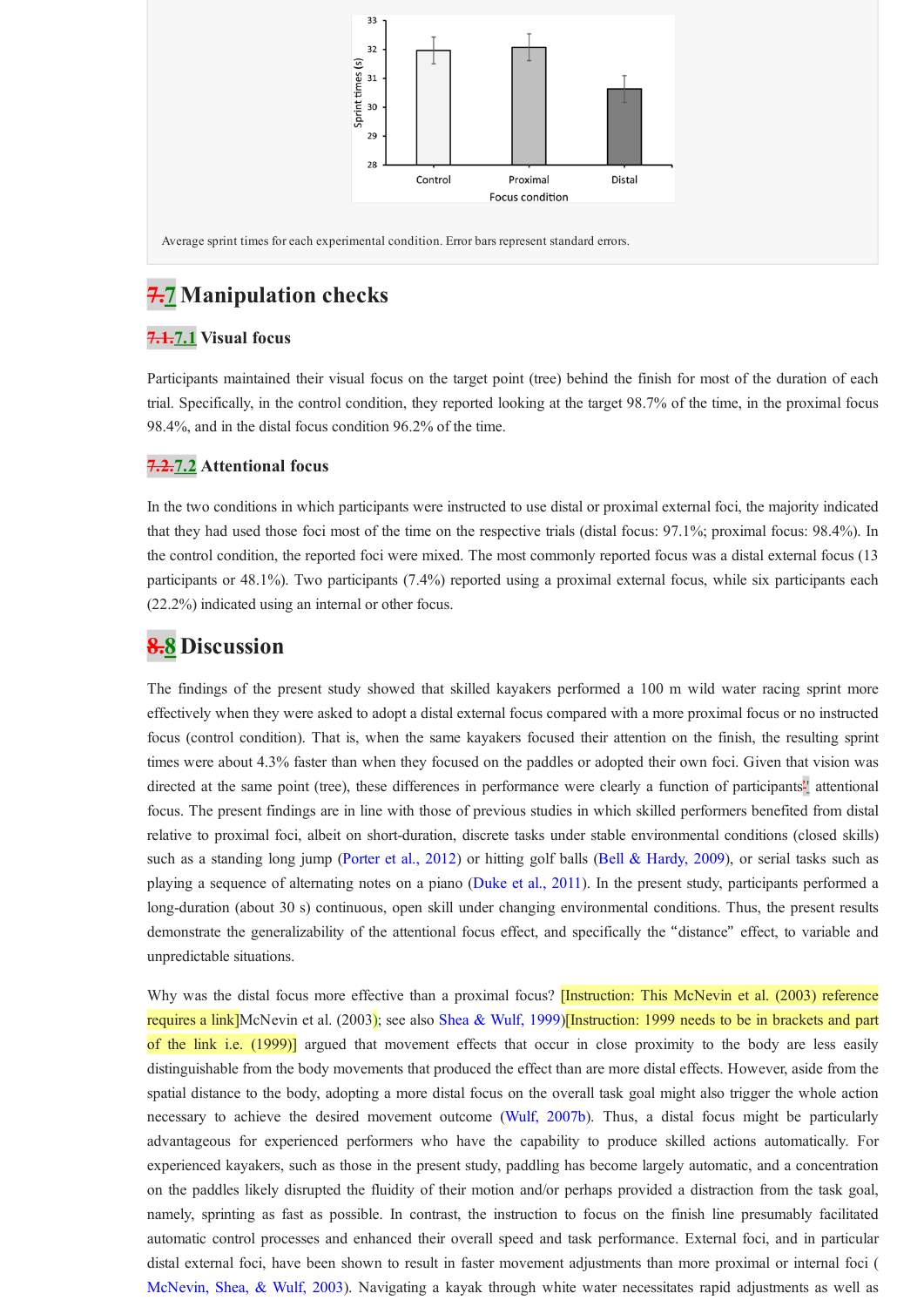quick decision making (e.g., Tsetseli et al., 2016) - capabilities that are facilitated by the automatic control processes and spare attentional capacity associated with an external focus (Kal et al., 2013; Wulf et al., 2001).

An interesting question is whether novice kayakers would benefit more from a proximal external focus, or whether the demands of the water environment, and the requirement for constant motion are better served by a distal focus. Wulf and Prinz (2001) first suggested that the optimal attentional focus might depend on the level of expertise. This may be the case particularly when the skill involves a specific technique (e.g., paddle strokes) that subserves the achievement of the overall movement outcome (e.g., sprinting fast). That is, while focusing on the finish line was beneficial for experienced kayakers, for a novice kayaker, might focusing on the motion of the paddles result in more effective performance? A recent study with novice and experienced volleyball players provides evidence for the notion that the optimal focus is a function of expertise (Singh & Wulf, 2020). In that study, high-skilled players continuously passed a volleyball more accurately to a target on the wall with a distal focus on the target, whereas novices<sup>21</sup> accuracy was enhanced by a movement-form related, proximal external focus on their "platform" (an imagined flat surface between both wrists and elbows). Thus, for novices in kayaking who are still learning or fine-tuning a specific technique, a more proximal external focus on a task sub-goal might be more advantageous. Further studies are needed to examine the interaction of external focus distance and skill level.

Wulf and Lewthwaite (2016) described the effect of the connections between the intended movement effect, or task goal, and neuromuscular action as fluid goal-action coupling. The coupling of performers' goals to their movement actions is reflected in increased functional connectivity of task-related neural motor networks (e.g., Di & Biswal, 2015) that is typically seen in expert performers (e.g., *[Instruction: This Bernardi et al. reference requires a link. It needs to be* removed from Uncited references. Bernardi, Ricciardi, Sani, Gaglianese, Papasogli, Ceccarelli, ... Pietrini, 2013; Milton, Solodkin, Hluštík, & Small, 2007). Efficient goal-action coupling is facilitated by maintaining an external focus on the task goal while at the same time reducing a detrimental internal or self-related focus, as well as other distractions. An external focus – and presumably especially a distal focus – clarifies neuromuscular coordination by suppressing unnecessary neural activity (Kuhn, Keller, Lauber, & Taube, 2018; Kuhn, Keller, Ruffieux, & Taube, 2017) and muscular co-contractions (e.g., Lohse, Sherwood, & Healy, 2011; Vance, Wulf, Töllner, McNevin, & Mercer, 2004). In fact, McNevin et al. (2003) found that a distal relative to a proximal external focus led to greater movement automaticity, as demonstrated by increased high-frequency, small-amplitude movement adjustments (mean power frequency or MPF) on a balance task. While the proximal focus resulted in somewhat higher MPFs than an internal focus of attention, a distal focus led to clearly superior performance and enhanced automaticity relative to both. In addition to facilitating automaticity, by producing more successful performance and ease of movement, the distal focus may have contributed to enhanced performance expectancies (e.g., Pascua, Wulf, & Lewthwaite, 2015) and goal-action coupling through a confidence pathway (see Wulf & Lewthwaite, 2016). The proximal focus on the paddles in the present study likely resulted in inferior performance compared with the distal focus on the finish for similar reasons, namely, less-than-optimal coupling of goals and actions, or brain and muscle activation patterns.

The distal focus condition resulted in superior performance relative to both the proximal focus and control conditions, while there was no difference between the latter two. One might have expected the instructed external, albeit proximal, focus to produce more effective results than the control condition as previous findings indicate that participants<sup>21</sup> foci tended to be internal (e.g., Pascua et al., 2015) or a mixture of internal and external (e.g., Christina & Alpenfels, 2014; Mornell & Wulf, 2018) when no focus direction was given. Alternatively, given participants<sup>2</sup> level of experience and presumably the familiarity with the foci they adopted in the control condition (Maurer & Munzert, 2013), one might have expected to see more effective performance in the control condition compared with the proximal focus condition. Yet, even experienced performers often tend to adopt a less-than-optimal focus unless they are given instructions that promote a (distal) external focus (e.g., Mornell & Wulf, 2018). Our participants reported using a mixture of attentional foci: While almost half of the participants used a distal external focus, another 44% of participants used internal or other foei.Our participants reported using a mixture of attentional foci during the control trial: While almost half of the participants' post-trial comments related to a distal external focus, 44% of the comments indicated an internal or other focus. Thus, the favorable effects of some foci versus detrimental influences of other foci may have led to the significantly slower sprint times under control conditions.

Finally, it is interesting to note that, while a distal external focus can be coincident with the task goal, specifically asking performers to focus their attention on that task goal seems to benefit performance. In the present study, the task goal (sprinting down the course as fast as possible) and distal external focus instruction (focusing on the finish line) were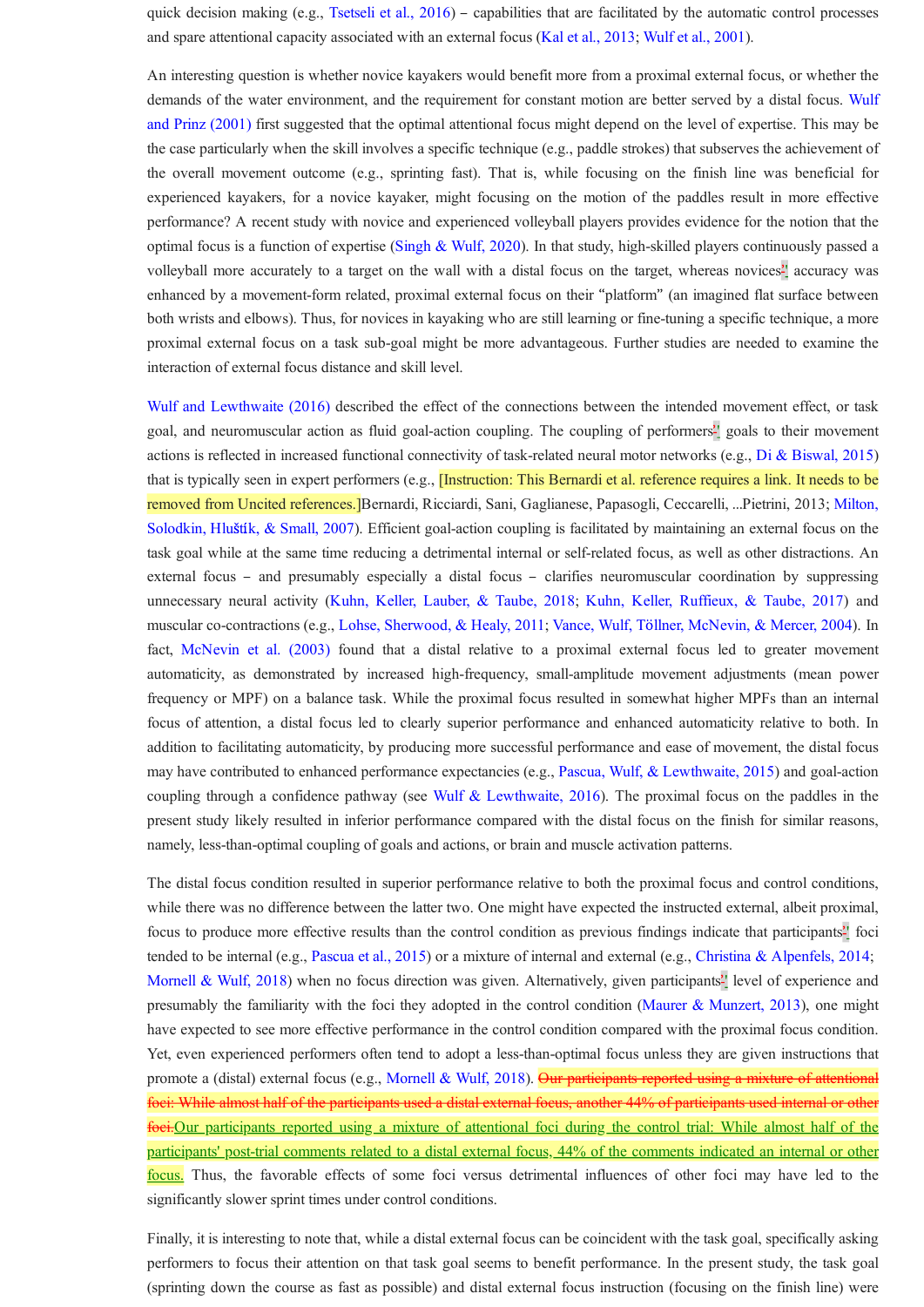similar, albeit not completely congruous. In previous studies, instructions to focus on the target when the task goal  $\frac{1}{18}$  is a target (e.g., Pascua et al., 2015), or to focus on the produced sound in tasks involving speech production ( Lisman & Sadagopan, 2013) or making music (Mornell & Wulf, 2018), also resulted in benefits to performance or learning. Thus, it appears that, purposely directing attention to the intended movement effect, or task goal, is critical for optimal performance. Without a clear (distal) external focus, performance suffers because the performer<sup>z</sup>'s concentration appears to become somewhat "sporadic," as evidenced by participants<sup>2</sup> reports of their attentional focus under control conditions (see also Porter, Nolan, Ostrowski, & Wulf, 2010).

Our findings highlight the importance of maintaining a distal external focus, perhaps particularly under changing environmental conditions. The fluidity with which movement goals are translated into action when the performer adopts a (distal) external focus (Wulf & Lewthwaite, 2016) was reflected here in significantly faster wild water sprint times relative to other attentional foci. Rapid adjustments and fast decision making are also required for other continuous skills that are performed under changing environmental conditions, including downhill and mogul skiing, race car driving, and mountain biking. The present findings have important implications for coaching in these and other, comparable, open skill sports and activities. While coaches or performers may frequently consider it necessary to direct attention to the implement, and/or body movements, it is a distal "external focus [that] propel[s] performers<sup>2</sup> cognitive and motor systems in productive 'forward' directions" (Wulf & Lewthwaite, 2016, p. 1382).

# Uncited references [Instruction: Both these references, and two additional ones, are flagged in the text above. They are all accounted for as cited references. All four require links. The Uncited references heading and it's two links need to be removed.

Bernardi et al., 2013

Tsetseli et al., 2018

### **Acknowledgments**

We thank Ursula Pool for practical support running the study, for videography and for discussions which helped frame the research.

### **References**

The corrections made in this section will be reviewed and approved by a journal production editor. The newly added/removed references and its citations will be reordered and rearranged by the production team.

Bell, J. J.J.J., & Hardy, J. (2009). Effects of Attentional Focus on Skilled Performance in GolfEffects of attentional focus on skilled performance in golf. Journal of Applied Sport Psychology, 21, 163-177. doi:10.1080/10413200902795323.

Bernardi, G., Ricciardi, E., Sani, L., Gaglianese, A., Papasogli, A., Ceccarelli, R., & Pietrini, P. (2013). How skill expertise shapes the brain functional architecture: An fMRI study of visuo-spatial and motor processing in professional racing-car and naïve drivers. PLoS One, 8, e77764.

Christina, R., & Alpenfels, E. (2014). Influence of Attentional Focus on Learning a Swing Path ChangeInfluence of attentional focus on learning a swing path change. International Journal of Golf Science, 3, 35-49. doi:10.1123/ijgs.2014-0001.

Cohen, J.J. (1992). A power primer. Psychological Bulletin, 112, 155–159. doi:10.1037/0033-2909.112.1.155.

Di, X., & Biswal,  $B_1$ ,  $B_2$ ,  $B_3$ , (2015). Dynamic brain functional connectivity modulated by resting-state networks. Brain Structure and Function, 220, 37-46. doi:10.1007/s00429-013-0634-3.

Duke, R. A.R.A., Cash, C. D.C.D., & Allen, S. E.S.E. (2011). Focus of attention affects performance of motor skills in music. Journal of Research in Music Education, 59, 44-55. doi:10.1177/0022429410396093.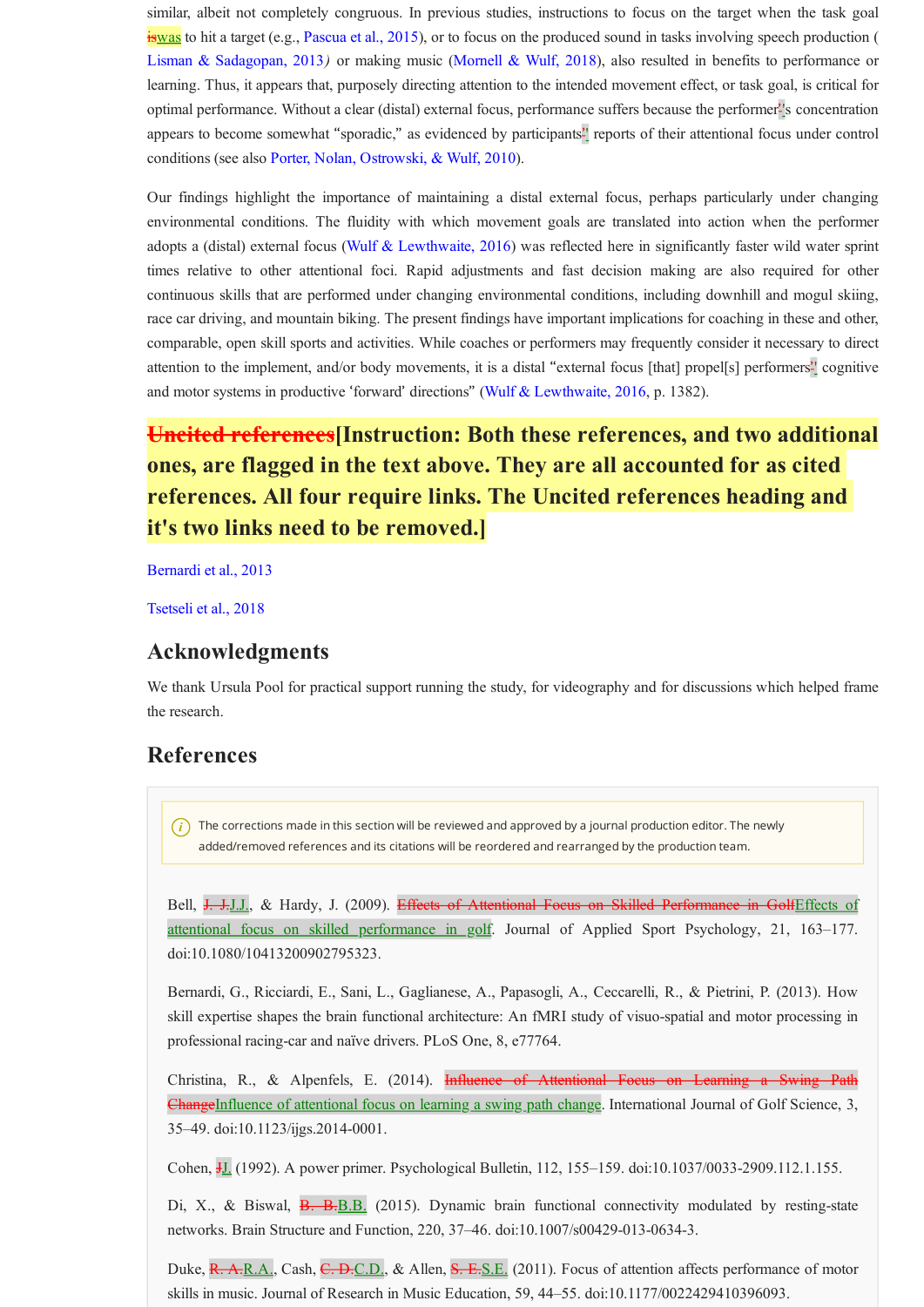Fasoli, S. E.S.E., Trombly, C. A.C.A., Tickle-Degnen, L., & Verfaellie, M. H.M.H. (2002). Effect of instructions on functional reach in persons with and without cerebro-vascular accident. American Journal of Occupational Therapy, 56(4), 380–390. doi:10.5014/ajot.56.4.380.

Kal, E., van der Kamp, J., & Houdijk, H. (2013). External attentional focus enhances movement automatization: A comprehensive test of the constrained action hypothesis. Human Movement Science, 32, 527-539. doi:10.1016/j.humov.2013.04.001.

Kearney, P. E.P.E. (2015). A distal focus of attention leads to superior performance on a golf putting task. International Journal of Sport and Exercise Psychology, 13, 371-381. doi:10.1080/1612197X.2014.993682.

Kuhn, Y.-A., Keller, M., Lauber, B., & Taube, W. (2018). Surround inhibition can instantly be modulated by changing the attentional focus. Scientific Reports, 8, 1-10. doi:10.1038/s41598-017-19077-0.

Kuhn, Y.-A., Keller, M., Ruffieux, J., & Taube, W. (2017). Adopting an external focus of attention alters intracortical inhibition within the primary motor cortex. Acta Physiologica, 220, 289–299. doi:10.1111/apha.12807.

Lisman, A., & Sadagopan, N. (2013). Focus of attention and speech motor performance. Journal of Communication Disorders, 46, 281-293. doi:10.1016/j.jcomdis.2013.02.002.

Lohse, K. R.K.R., Sherwood, D. E.D.E., & Healy, A. F.A.F. (2011). Neuromuscular effects of shifting the focus of attention in a simple force production task. Journal of Motor Behavior, 43, 173–184. doi:10.1080/00222895.2011.555436.

Lohse, K. R.K.R., Wulf, G., & Lewthwaite, R. (2012). Attentional focus affects movement efficiency. In Hodges, N. J.N.J., & Williams, A. M.A.M. (Eds.), Skill acquisition in sport: Research, theory and practice (2nd ed.). London: Routledge.

Marchant, <del>D. C.</del>D.C. (2011). Attentional focusing instructions and force production. Frontiers in Psychology, 1. doi:10.3389/fpsyg.2010.00210. (Article 210).

Marchant, D. C.D.C., Griffiths, G., Partridge, J. A.J.A., Belsley, L., & Porter, J. M.J.M. (2018). The Influence of External Focus Instruction Characteristics on children's Motor Performance The influence of external focus instruction characteristics on children's motor performance. Research Quarterly for Exercise & amp; SportResearch Quarterly for Exercise and Sport, 89(4), 418-428. doi:10.1080/02701367.2018.1512075.

Maurer, H., & Munzert, J. (2013). Influence of attentional focus on skilled motor performance: Performance decrement under unfamiliar focus conditions. Human Movement Science,  $32,$ 730-740. doi:10.1016/j.humov.2013.02.001.

McKay, B., & Wulf, G. (2012). A distal external focus enhances novice dart throwing performance. International Journal of Sport and Exercise Psychology, 10(2), 149-156. doi:10.1080/1612197X.2012.682356.

McKay, B., Wulf, G., Lewthwaite, R., & Nordin, A. (2015). The self: Your own worst enemy? A test of the self-invoking trigger hypothesis. Quarterly Journal of Experimental Psychology, 68(9), 1910-1919. doi:10.1080/17470218.2014.997765.

McNevin, N. H.N.H., Shea, C. H.C.H., & Wulf, G. (2003). Increasing the distance of an external focus of attention enhances learning. Psychological Research, 67, 22-29. doi:10.1007/s00426-002-0093-6.

Milton, J., Solodkin, A., Hluštík, P., & Small, S. L. (2007). The mind of expert motor performance is cool and focused. NeuroImage, 35, 804-813. doi:10.1016/j.neuroimage.2007.01.003.

Mornell, A., & Wulf, G. (2018). External focus of attention enhances musical performance. Journal of Research in Music Education, 66, 375-391. doi:10.1177/0022429418801573.

Pascua, L. A. M. L. A.M., Wulf, G., & Lewthwaite, R. (2015). Additive benefits of external focus and enhanced performance expectancy for motor learning. Journal of Sports Sciences, 33(1), 58–66. doi:10.1080/02640414.2014.922693.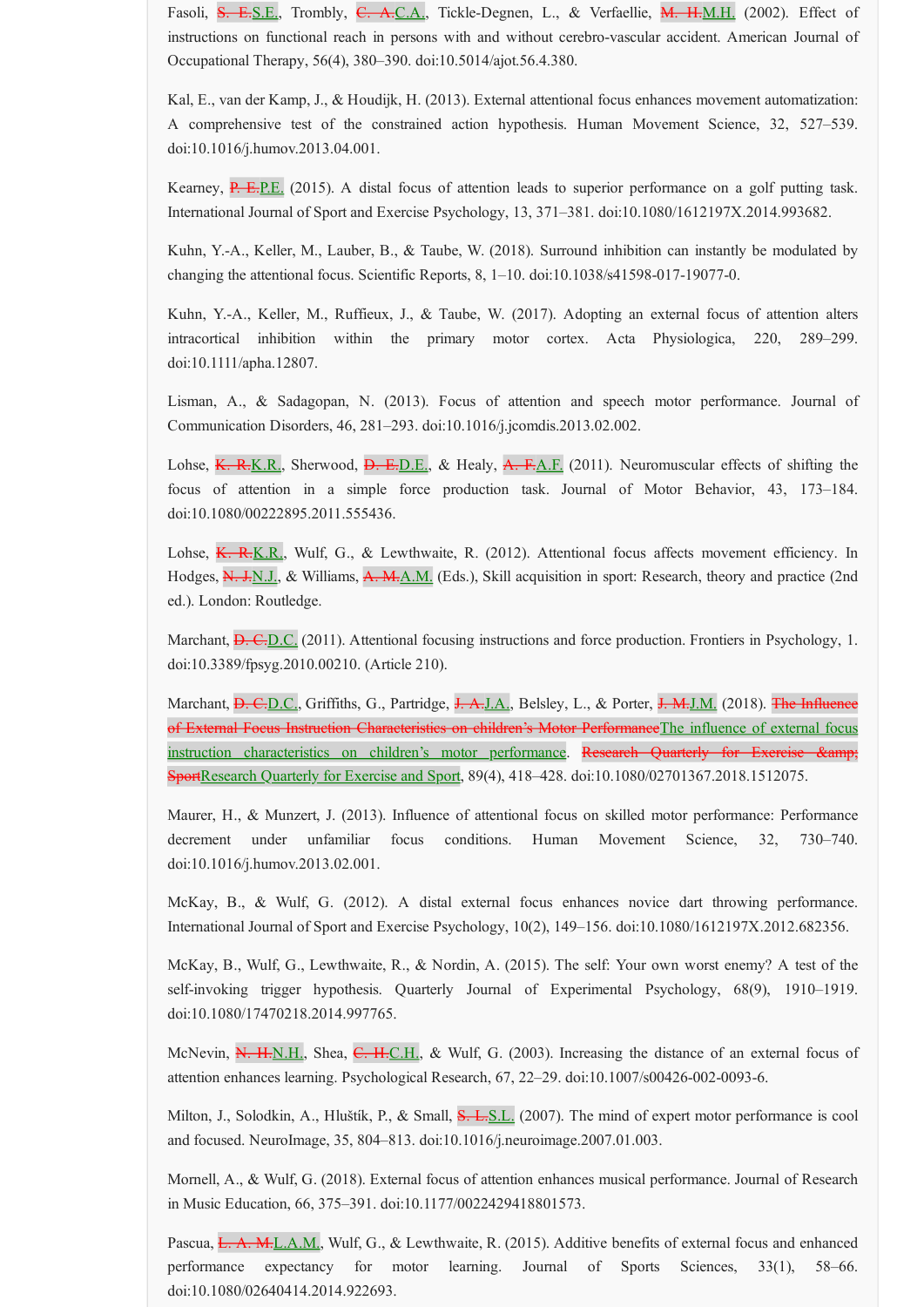Porter, J. M.J.M., Anton, P. M.P.M., & Wu, W. F.W.F. (2012). Increasing the Distance of an External Focus of Attention Enhances Standing Long JumpIncreasing the distance of an external focus of attention enhances standing long jump. Journal of Strength and Conditioning Research,  $26(9)$ ,  $2389-2393$ . doi:10.1519/JSC.0b013e31823f275c.

Porter, J. M.J.M., Nolan, R. P.R.P., Ostrowski, E. J.E.J., & Wulf, G. (2010). Directing attention externally enhances agility performance: a qualitative and quantitative analysis of the efficacy of using verbal instructions to focus attention Directing attention externally enhances agility performance: A qualitative and quantitative analysis of the efficacy of using verbal instructions to focus attention. Frontiers in Psychology, 1,  $1-7$ . doi:10.3389/fpsyg.2010.00216.

Schmidt, R. A.R.A., Lee, T. D.T.D., Winstein, C. J.C.J., Wulf, G., & Zelaznik, H. N.H.N. (2019). Motor control and learning (6th edition6th ed.). Champaign, IL: Human Kinetics.

Shea, C., & Wulf, G. (1999). Enhancing motor learning through external-focus instructions and feedback. Human Movement Science, 18(4), 553-571. doi:10.1016/S0167-9457(99)00031-7.

Singh, H., & Wulf, G. (2020). The distance effect and level of expertise: Is the optimal external focus different low-skilled high-skilled performers? Human Movement Science, for and 73.  $1 - 6$ . doi:10.1016/j.humov.2020.102663.

Tsetseli, M., Zetou, E., Vernadakis, N., & Michalopoulou, M. (2016). The effect of internal and external focus of attention on game performance in tennis. Acta Gymnica, 46, 162-173. doi:10.5507/ag.2016.021.

Tsetseli, M., Zetou, E., Vernadakis, N., & Mountaki, F. (2018). The attentional focus impact on tennis skills' technique in 10 and under years old players: Implications for real game situations. Journal of Human Sport and Exercise, 13, 328-339. doi:10.14198/jhse.2018.132.15.

Vance, J., Wulf, G., Töllner, T., McNevin, N. H.N.H., & Mercer, J. (2004). EMG activity as a function of the performers' focus of attention. Journal of Motor Behavior, 36, 450-459. doi:10.3200/JMBR.36.4.450-459.

Wulf, G. (2007). Attentional foeus and motor learning: A review of 10 years of research (Target article)Attentional focus and motor learning: A review of 10 years of research (target article). E-Journal Bewegung und Training (E-Journal Movement and training), 1, 4–14. Retrieved April 3, 2012, from http://ww w.sportwissenschaft.de/fileadmin/pdf/BuT/hossner\_wulf.pdf.

Wulf, G. (2007). Attention and motor skill learning. Champaign, IL: Human Kinetics.

Wulf, GG. (2013). Attentional focus and motor learning: A review of 15 years. International Review of Sport and Exercise Psychology, 6, 77-104. doi:10.1080/1750984X.2012.723728.

Wulf, G., Höß, M., & Prinz, W. (1998). Instructions for motor learning: Differential effects of internal versus external focus of attention. Journal of Motor Behavior, 30, 169-179. doi:10.1080/00222899809601334.

Wulf, G., Lauterbach, B., & Toole, T. (1999). Learning advantages of an external focus of attention in golf. Research Quarterly for Exercise and Sport, 70, 120-126. doi:10.1080/02701367.1999.10608029.

Wulf, G., & Lewthwaite, R. (2010). Effortless motor learning? An external focus of attention enhances movement effectiveness and efficiency. In Bruya, B. (Ed.), Effortless Attention: A New Perspective in the Cognitive Science of Attention and ActionEffortless attention: A new perspective in the cognitive science of attention and action. Cambridge, MA: MIT Press.

Wulf, G., & Lewthwaite, R. (2016). Optimizing performance through intrinsic motivation and attention for learning: The OPTIMAL theory of motor learning. Psychonomic Bulletin and Review, 23, 1382-1414. doi:10.3758/s13423-015-0999-9.

Wulf, G., McNevin, N. H.N.H., & Shea, C. H.C.H. (2001). The automaticity of complex motor skill learning as a function of attentional focus. Quarterly Journal of Experimental Psychology, 54A, 1143-1154. doi:10.1080/713756012.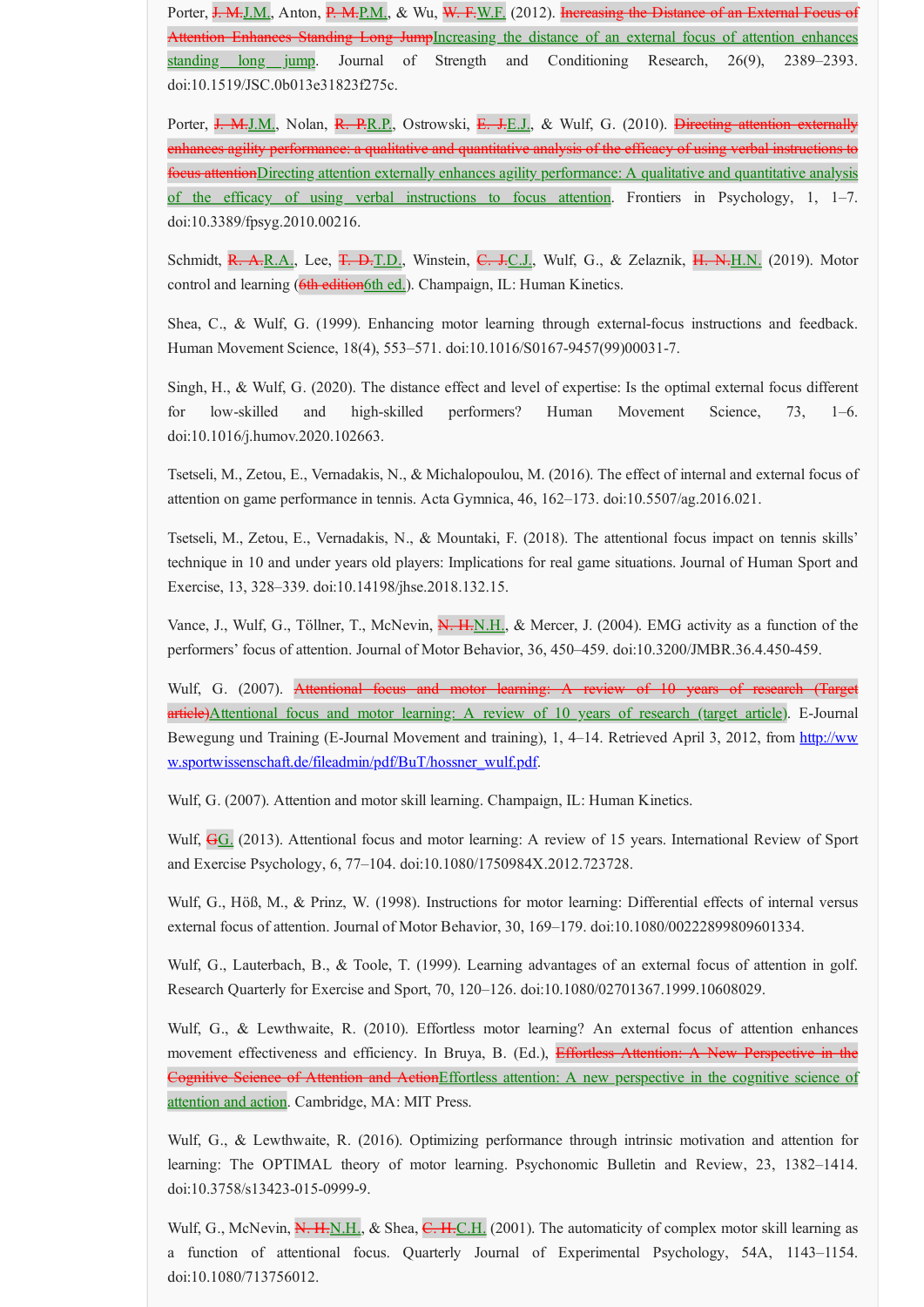Wulf, G., & Prinz, W. (2001). Directing attention to movement effects enhances learning: A review. Psychonomic Bulletin & Review, 8, 648–660. doi:10.3758/BF03196201.

Wulf, G., & Su, J. (2007). An external focus of attention enhances golf shot accuracy in beginners and experts. Research Quarterly for Exercise and Sport, 78, 384–389. doi:10.1080/02701367.2007.10599436.

### **Queries and Answers**

#### Q1

**Query:** Your article is registered as a regular item and is being processed for inclusion in a regular issue of the journal. If this is NOT correct and your article belongs to a Special Issue/Collection please contact s.maniputhiran@elsevier.com immediately prior to returning your corrections.

**Answer:** Our article is a regular item.

### $Q2$

**Query:** Please confirm that given names and surnames have been identified correctly and are presented in the desired order, and please carefully verify the spelling of all authors' names.

**Answer:** Yes

### Q3

**Query:** The author names have been tagged as given names and surnames (surnames are highlighted in teal color). Please confirm if they have been identified correctly.

**Answer:** Yes

### Q4

**Query:** Graphical abstract is required for this journal as per standard instruction; however, it was not included in the manuscript. Graphical abstract should comprise the title, authors and affiliations, identical to the article itself, a summary of 50-60 words, and a black-and white picture or diagram: one figure representative of the work described. Maximum image size:  $400 \times 600$ pixels (h × w, recommended size 200 × 500 pixels). Preferred file types: TIFF, EPS, PDF or MS Office files. See http://www.elsevier.com/graphicalabstracts for examples. Graphical abstracts will be collated to provide a contents list for rapid scanning. We need an image as specified above, and a summary of 50-60 words of your article. **Answer:** Graphical abstracts are optional, not required, for this journal: https://www.elsevier.com/journals/human-movement-

science/0167-9457/guide-for-authors

#### Q5

**Query:** Uncited references: This section comprises references that occur in the reference list but not in the body of the text. Please position each reference in the text or, alternatively, delete it. Thank you.

**Answer:** Both these references are cited in the text. We have made a comment beside each to identify them and also beside two others which also require links.